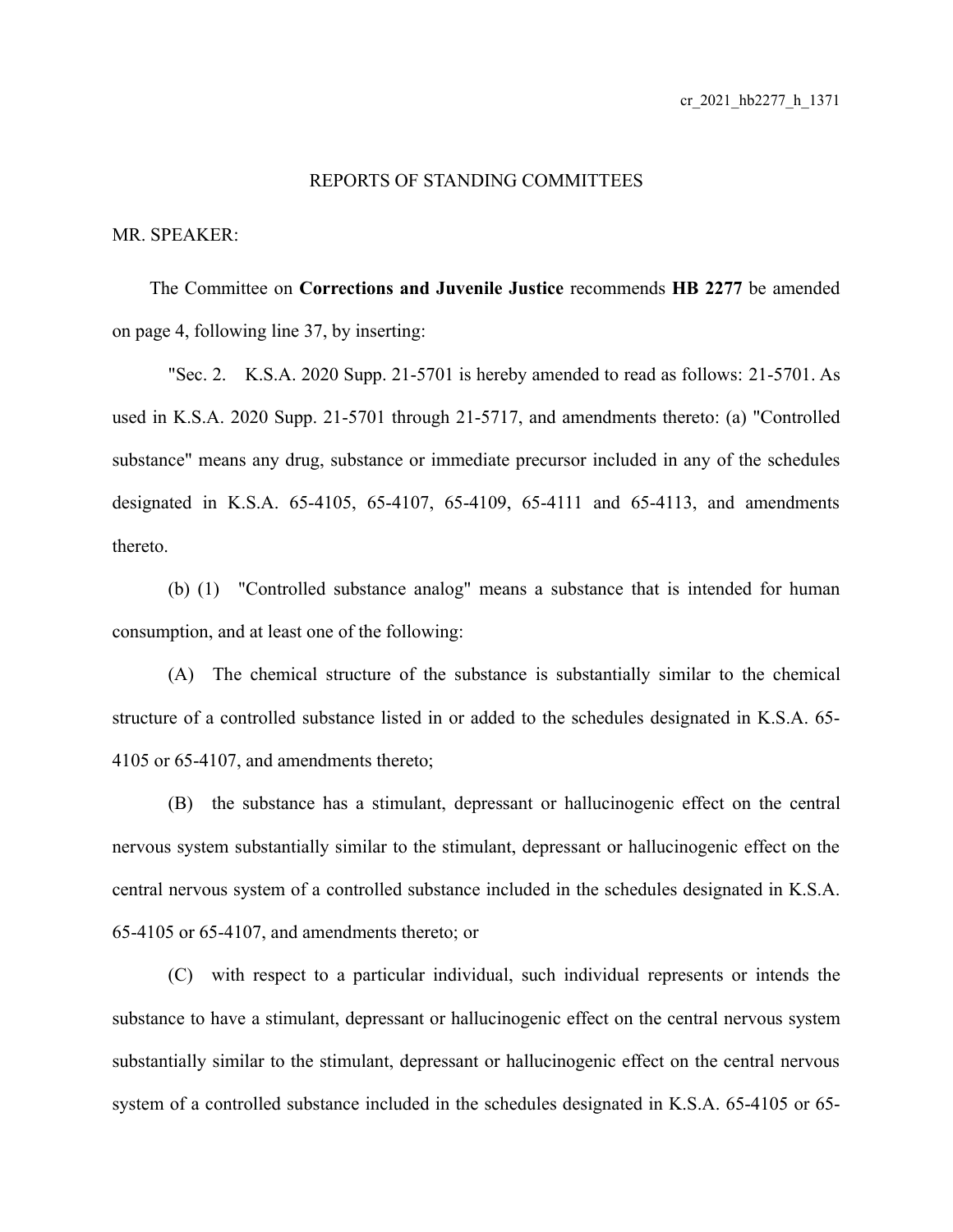4107, and amendments thereto.

(2) "Controlled substance analog" does not include:

(A) A controlled substance;

(B) a substance for which there is an approved new drug application; or

(C) a substance with respect to which an exemption is in effect for investigational use by a particular person under section 505 of the federal food, drug, and cosmetic act, 21 U.S.C. § 355, to the extent conduct with respect to the substance is permitted by the exemption.

(c) "Cultivate" means the planting or promotion of growth of five or more plants that contain or can produce controlled substances.

(d) "Distribute" means the actual, constructive or attempted transfer from one person to another of some item whether or not there is an agency relationship. "Distribute" includes, but is not limited to, sale, offer for sale or any act that causes some item to be transferred from one person to another. "Distribute" does not include acts of administering, dispensing or prescribing a controlled substance as authorized by the pharmacy act of the state of Kansas, the uniform controlled substances act or otherwise authorized by law.

(e) "Drug" means:

(1) Substances recognized as drugs in the official United States pharmacopeia, official homeopathic pharmacopoeia of the United States or official national formulary or any supplement to any of them;

(2) substances intended for use in the diagnosis, cure, mitigation, treatment or prevention of disease in humans or animals;

(3) substances, other than food, intended to affect the structure or any function of the body of humans or animals; and

(4) substances intended for use as a component of any article specified in paragraph (1),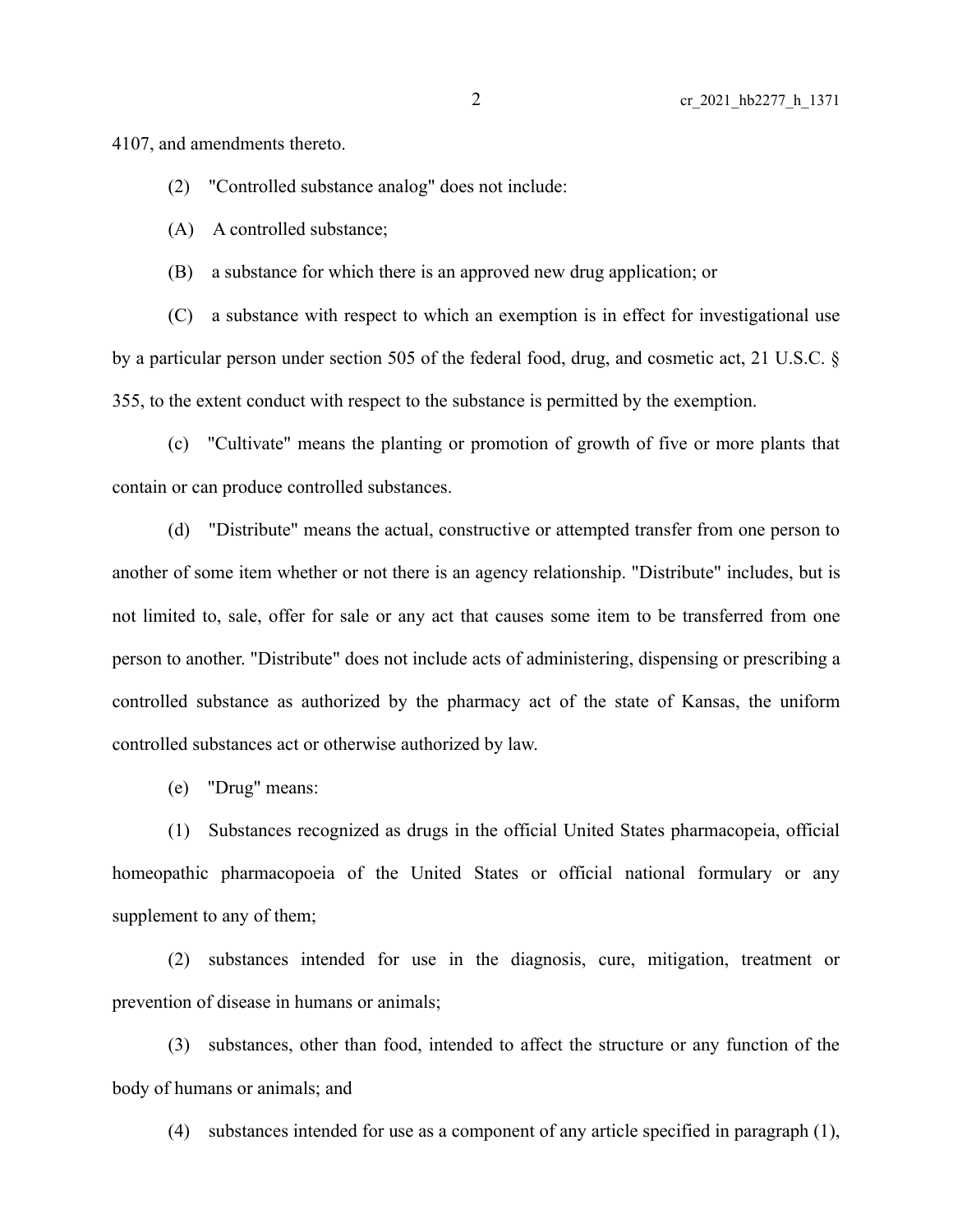(2) or (3). It does not include devices or their components, parts or accessories.

(f) "Drug paraphernalia" means all equipment and materials of any kind that are used, or primarily intended or designed for use in planting, propagating, cultivating, growing, harvesting, manufacturing, compounding, converting, producing, processing, preparing, testing, analyzing, packaging, repackaging, storing, containing, concealing, injecting, ingesting, inhaling or otherwise introducing into the human body a controlled substance and in violation of this act. "Drug paraphernalia" shall include, but is not limited to:

(1) Kits used or intended for use in planting, propagating, cultivating, growing or harvesting any species of plant that is a controlled substance or from which a controlled substance can be derived;

(2) kits used or intended for use in manufacturing, compounding, converting, producing, processing or preparing controlled substances;

(3) isomerization devices used or intended for use in increasing the potency of any species of plant that is a controlled substance;

(4) testing equipment used or intended for use in identifying or in analyzing the strength, effectiveness or purity of controlled substances;

(5) scales and balances used or intended for use in weighing or measuring controlled substances;

(6) diluents and adulterants, including, but not limited to, quinine hydrochloride, mannitol, mannite, dextrose and lactose that are used or intended for use in cutting controlled substances;

(7) separation gins and sifters used or intended for use in removing twigs and seeds from or otherwise cleaning or refining marijuana;

(8) blenders, bowls, containers, spoons and mixing devices used or intended for use in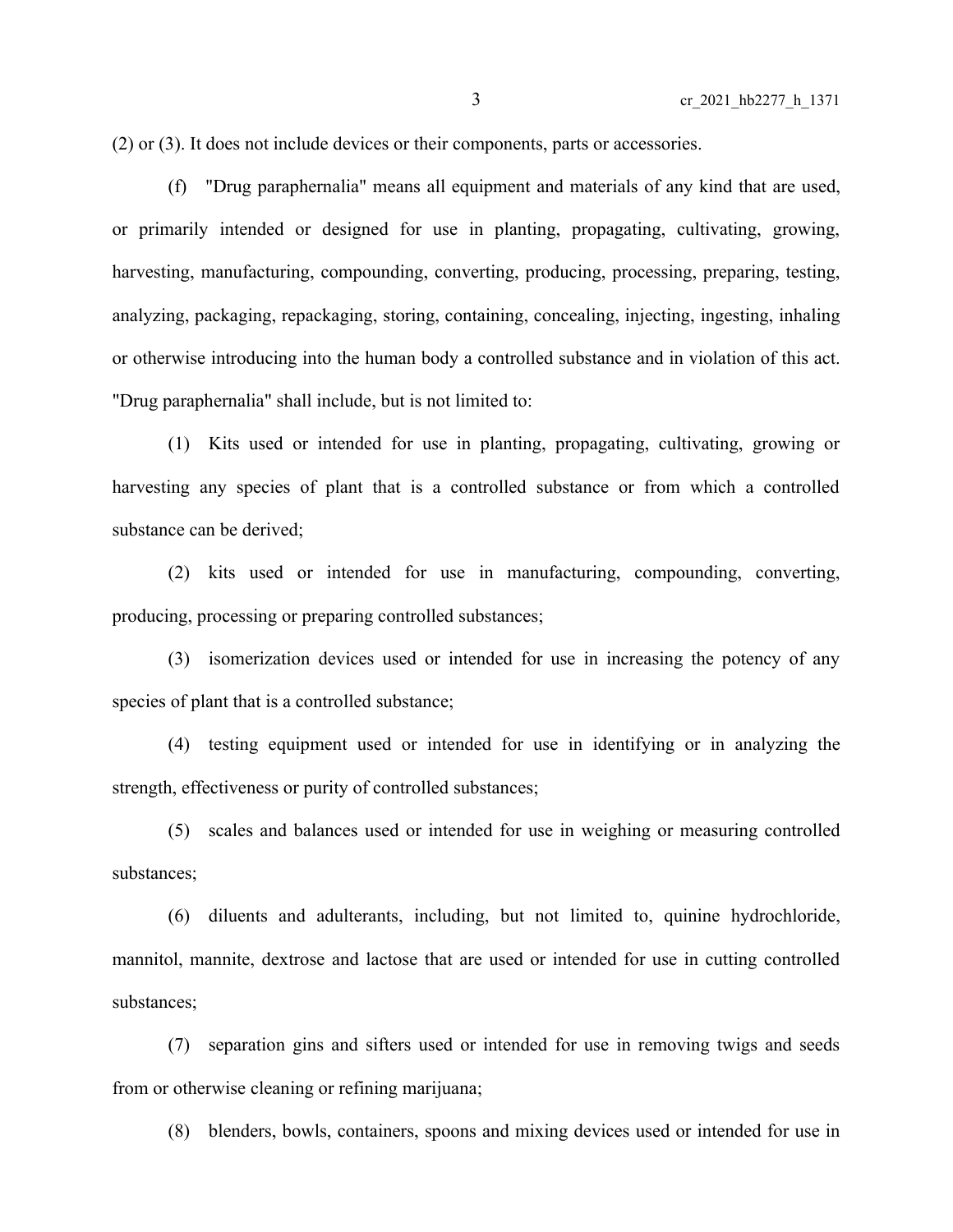compounding controlled substances;

(9) capsules, balloons, envelopes, bags and other containers used or intended for use in packaging small quantities of controlled substances;

(10) containers and other objects used or intended for use in storing or concealing controlled substances;

(11) hypodermic syringes, needles and other objects used or intended for use in parenterally injecting controlled substances into the human body;

(12) objects used or primarily intended or designed for use in ingesting, inhaling or otherwise introducing marijuana, cocaine, hashish, hashish oil, phencyclidine (PCP), methamphetamine or amphetamine into the human body, such as:

(A) Metal, wooden, acrylic, glass, stone, plastic or ceramic pipes with or without screens, permanent screens, hashish heads or punctured metal bowls;

(B) water pipes, bongs or smoking pipes designed to draw smoke through water or another cooling device;

(C) carburetion pipes, glass or other heat resistant tubes or any other device used, intended to be used or designed to be used to cause vaporization of a controlled substance for inhalation;

(D) smoking and carburetion masks;

(E) roach clips, objects used to hold burning material, such as a marijuana cigarette, that has become too small or too short to be held in the hand;

(F) miniature cocaine spoons and cocaine vials;

(G) chamber smoking pipes;

(H) carburetor smoking pipes;

(I) electric smoking pipes;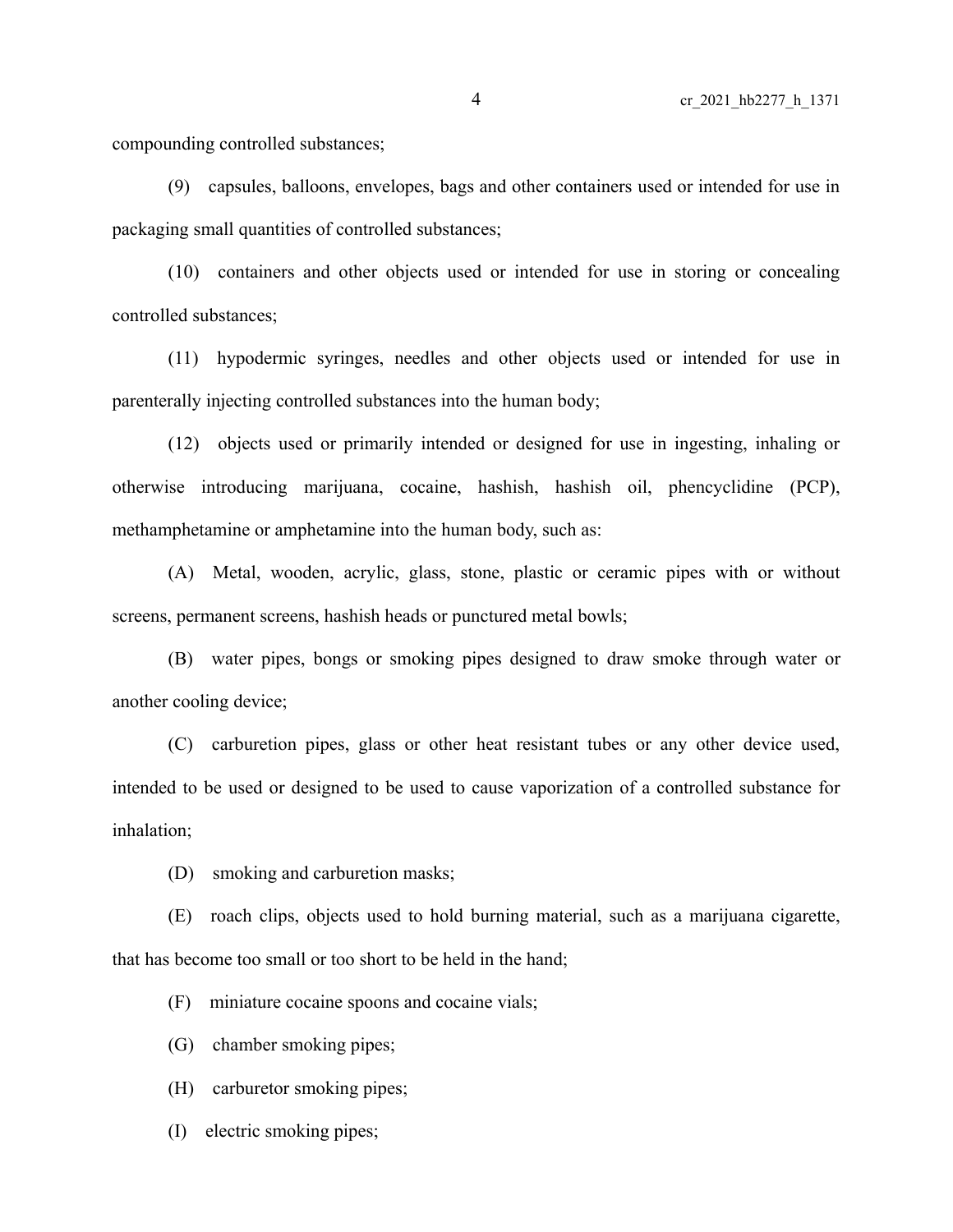(J) air-driven smoking pipes;

(K) chillums;

(L) bongs;

(M) ice pipes or chillers;

(N) any smoking pipe manufactured to disguise its intended purpose;

(O) wired cigarette papers; or

(P) cocaine freebase kits.

"Drug paraphernalia" shall not include any products, chemicals or materials described in K.S.A. 2020 Supp. 21-5709(a), and amendments thereto.

(g) "Immediate precursor" means a substance that the state board of pharmacy has found to be and by rules and regulations designates as being the principal compound commonly used or produced primarily for use and that is an immediate chemical intermediary used or likely to be used in the manufacture of a controlled substance, the control of which is necessary to prevent, curtail or limit manufacture.

(h) "Isomer" means all enantiomers and diastereomers.

(i) "Manufacture" means the production, preparation, propagation, compounding, conversion or processing of a controlled substance either directly or indirectly or by extraction from substances of natural origin or independently by means of chemical synthesis or by a combination of extraction and chemical synthesis. "Manufacture" does not include:

(1) The preparation or compounding of a controlled substance by an individual for the individual's own lawful use or the preparation, compounding, packaging or labeling of a controlled substance:

(A) By a practitioner or the practitioner's agent pursuant to a lawful order of a practitioner as an incident to the practitioner's administering or dispensing of a controlled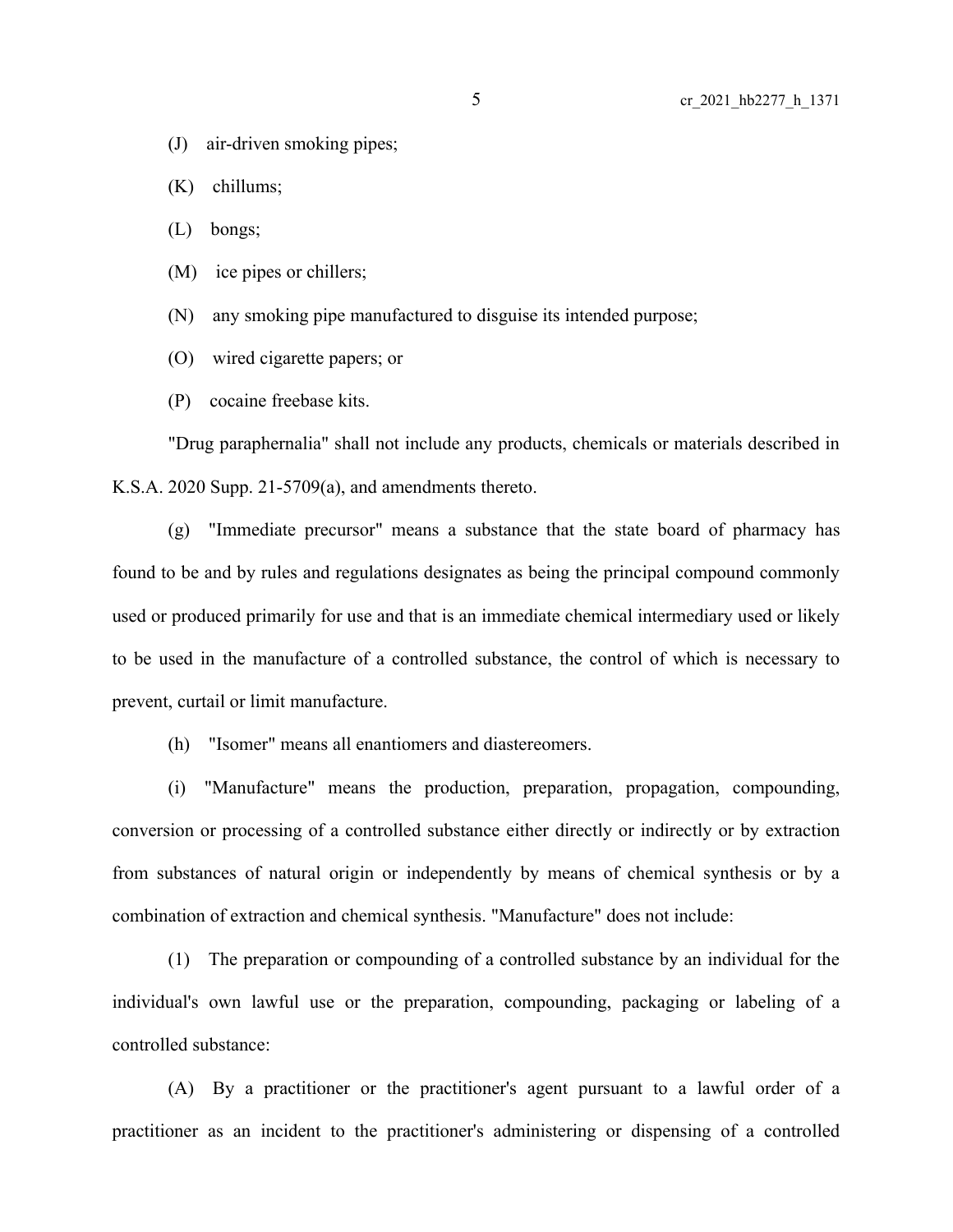substance in the course of the practitioner's professional practice; or

(B) by a practitioner or by the practitioner's authorized agent under such practitioner's supervision for the purpose of or as an incident to research, teaching or chemical analysis or by a pharmacist or medical care facility as an incident to dispensing of a controlled substance; or

(2) the addition of diluents or adulterants, including, but not limited to, quinine hydrochloride, mannitol, mannite, dextrose or lactose that are intended for use in cutting a controlled substance.

(j) "Marijuana" means all parts of all varieties of the plant Cannabis whether growing or not, the seeds thereof, the resin extracted from any part of the plant and every compound, manufacture, salt, derivative, mixture or preparation of the plant, its seeds or resin. "Marijuana" does not include: (1) The mature stalks of the plant, fiber produced from the stalks, oil or cake made from the seeds of the plant, any other compound, manufacture, salt, derivative, mixture or preparation of the mature stalks, except the resin extracted therefrom, fiber, oil or cake or the sterilized seed of the plant that is incapable of germination; (2) any substance listed in schedules II through V of the uniform controlled substances act; (3) cannabidiol (other trade name: 2-[(3 methyl-6-(1-methylethenyl)-2-cyclohexen-1-yl]-5-pentyl-1,3-benzenediol); or (4) industrial hemp as defined in K.S.A. 2020 Supp. 2-3901, and amendments thereto, when cultivated, produced, possessed or used for activities authorized by the commercial industrial hemp act.

(k) "Minor" means a person under 18 years of age.

(l) "Narcotic drug" means any of the following whether produced directly or indirectly by extraction from substances of vegetable origin or independently by means of chemical synthesis or by a combination of extraction and chemical synthesis:

(1) Opium and opiate and any salt, compound, derivative or preparation of opium or opiate;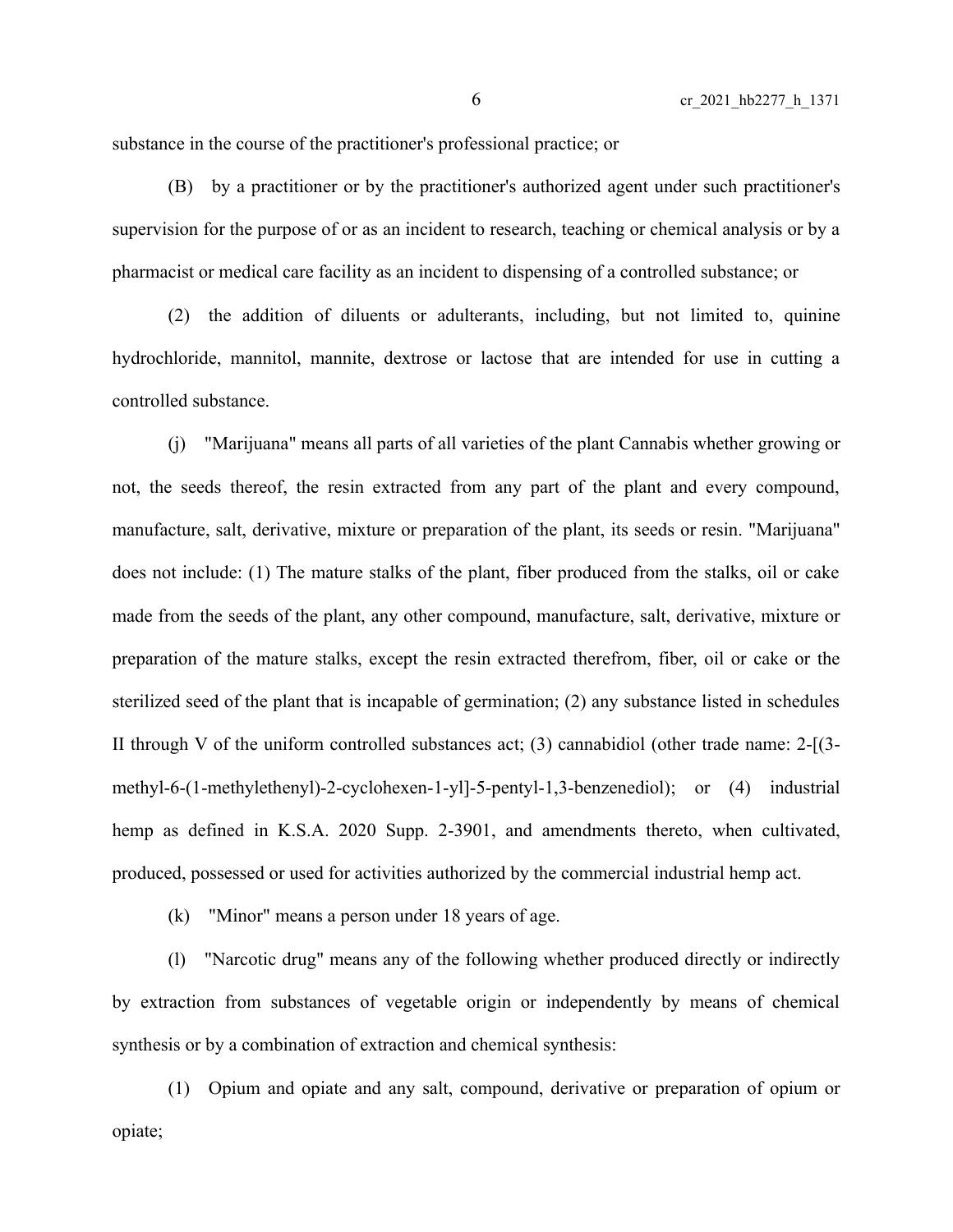(2) any salt, compound, isomer, derivative or preparation thereof that is chemically equivalent or identical with any of the substances referred to in paragraph (1) but not including the isoquinoline alkaloids of opium;

(3) opium poppy and poppy straw;

(4) coca leaves and any salt, compound, derivative or preparation of coca leaves and any salt, compound, isomer, derivative or preparation thereof that is chemically equivalent or identical with any of these substances, but not including decocainized coca leaves or extractions of coca leaves that do not contain cocaine or ecgonine.

(m) "Opiate" means any substance having an addiction-forming or addiction-sustaining liability similar to morphine or being capable of conversion into a drug having addiction-forming or addiction-sustaining liability. "Opiate" does not include, unless specifically designated as controlled under K.S.A. 65-4102, and amendments thereto, the dextrorotatory isomer of 3 methoxy-n-methylmorphinan and its salts (dextromethorphan). "Opiate" does include its racemic and levorotatory forms.

(n) "Opium poppy" means the plant of the species Papaver somniferum l. except its seeds.

(o) "Person" means an individual, corporation, government or governmental subdivision or agency, business trust, estate, trust, partnership, association or any other legal entity.

(p) "Poppy straw" means all parts, except the seeds, of the opium poppy, after mowing.

(q) "Possession" means having joint or exclusive control over an item with knowledge of and intent to have such control or knowingly keeping some item in a place where the person has some measure of access and right of control.

(r) "School property" means property upon which is located a structure used by a